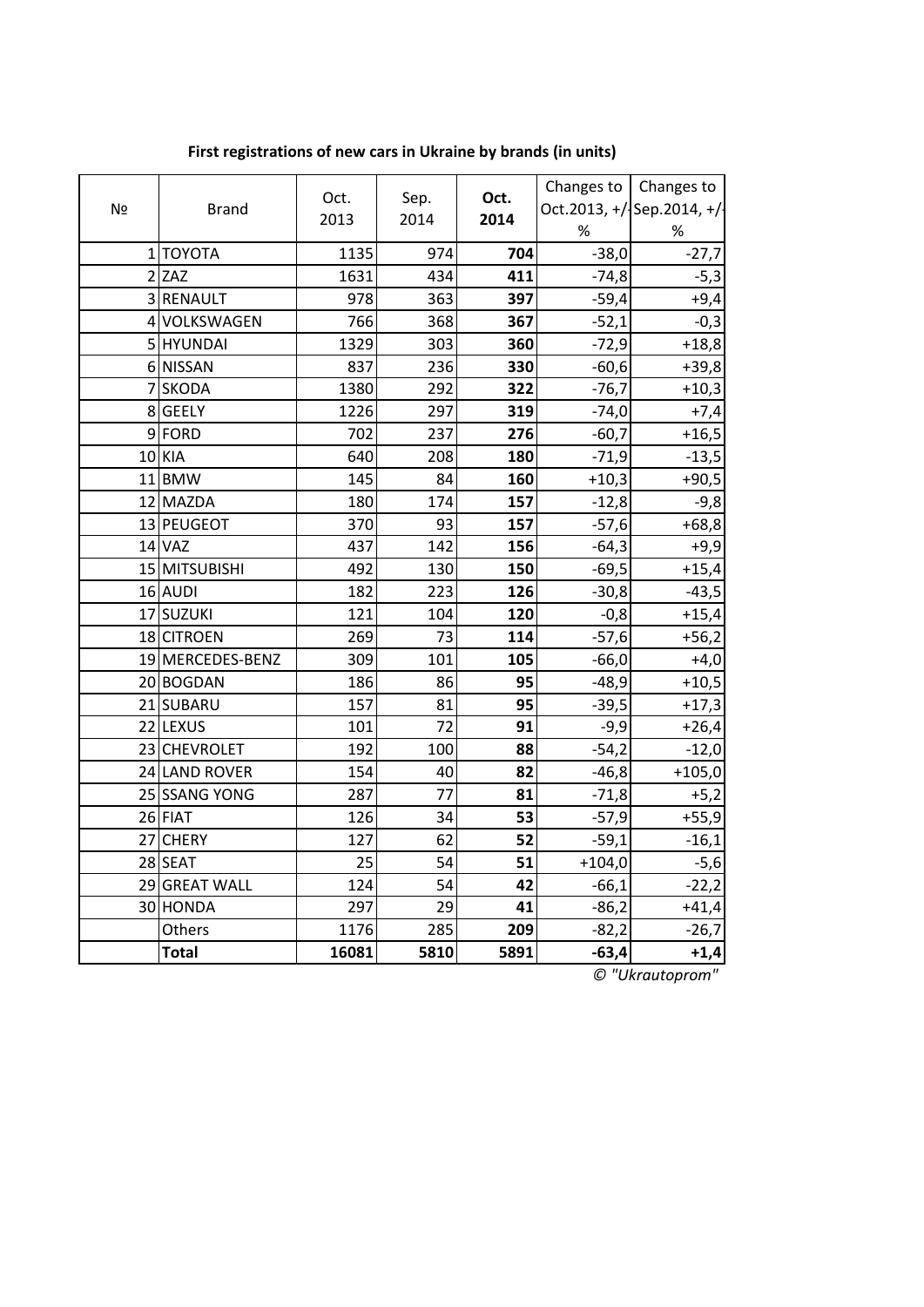| Nº | <b>Brand</b>     | Oct.<br>2013 | Sep.<br>2014     | Oct.<br>2014   | Changes to $\vert$<br>% | Changes to<br>Oct.2013, +/ Sep.2014, +/<br>% |
|----|------------------|--------------|------------------|----------------|-------------------------|----------------------------------------------|
|    | 1 VOLKSWAGEN     | 199          | 72               | 105            | $-47,2$                 | $+45,8$                                      |
|    | $2$ FIAT         | 252          | 45               | 94             | $-62,7$                 | $+108,9$                                     |
|    | 3 RENAULT        | 222          | 63               | 73             | $-67,1$                 | $+15,9$                                      |
|    | $4$ GAZ          | 175          | 40               | 45             | $-74,3$                 | $+12,5$                                      |
|    | 5 PEUGEOT        | 40           | 16               | 35             | $-12,5$                 | $+118,8$                                     |
|    | 6 CITROEN        | 41           | 14               | 28             | $-31,7$                 | $+100,0$                                     |
|    | 7 DAF            | 8            | 21               | 19             | $+137,5$                | $-9,5$                                       |
|    | $8$ ZAZ          | 62           | 32               | 16             | $-74,2$                 | $-50,0$                                      |
|    | 9FORD            | 100          | 16               | 14             | $-86,0$                 | $-12,5$                                      |
|    | 10 MAZ           | 43           | 10               | 14             | $-67,4$                 | $+40,0$                                      |
|    | 11TATA           | 11           | 4                | 12             | $+9,1$                  | $+200,0$                                     |
|    | 12 MERCEDES-BENZ | 59           | 11               | 11             | $-81,4$                 | $+0,0$                                       |
|    | 13 BOGDAN        | 17           | 8                | 11             | $-35,3$                 | $+37,5$                                      |
|    | 14 VOLVO         | 27           | 8                | 7              | $-74,1$                 | $-12,5$                                      |
|    | 15 SCANIA        | 35           | $6 \overline{6}$ | $\overline{7}$ | $-80,0$                 | $+16,7$                                      |
|    | 16 FOTON         | 1            | 3                | 5 <sup>1</sup> | $+400,0$                | $+66,7$                                      |
|    | 17 ETALON        | 17           | 10               | 4              | $-76,5$                 | $-60,0$                                      |
|    | $18$ MAN         | 17           | 6                | 4              | $-76,5$                 | $-33,3$                                      |
|    | 19 KRAZ          | 9            | 3                | 4              | $-55,6$                 | $+33,3$                                      |
|    | Others           | 104          | 23               | 23             | $-77,9$                 | $+0,0$                                       |
|    | <b>Total</b>     | 1439         | 411              | 531            | $-63,1$                 | $+29,2$                                      |

**First registrations of new CV in Ukraine by brands (in units)**

*© "Ukrautoprom"*